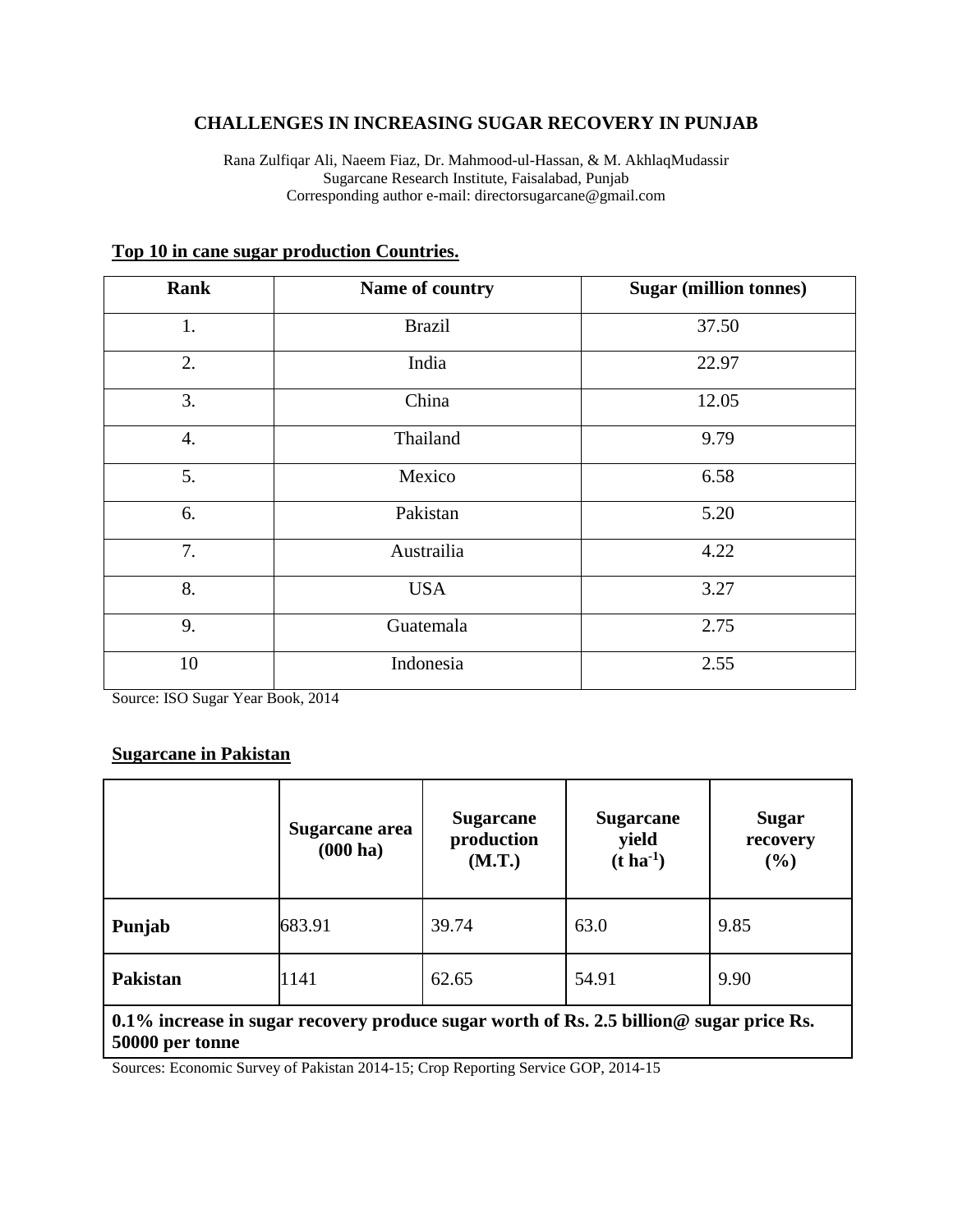## **1) Crop duration**

- In Punjab, the crop duration is less as compare to other sugarcane growing countries like Brazil, Mauritius, Australia and South Africa
- Even in Sindh the most of sugarcane crop is planted in September
- Crop does not enjoy the required growing period to achieve maturity
- It is a main reason for low sugar recovery in the province

## **Solutions**

- Promotion of sugarcane plantation in September
- Use of resource efficient varieties
- Approval of site-specific varieties and development of production technology for different districts of Punjab using Digital Soil Mapping (DSM)

## **2) Planting of low sugar unapproved varieties**

- Non adoption of approved sugarcane varieties having high recovery by the farmer is a major reason of low sugar tonnage per acre
- As the cane price is not linked with sugar recovery but payment on weight basis
- Un availability of approved varieties seed in the sugarcane growing areas

## **Solutions**

- Ensure the availability of approved varieties seed in different sugarcane growing areas by establishing seed farms at mills
- Availability of seed at subsidized rates
- Premium on quality basis
- Timely payment to the farmers

## **List of presently cultivated varieties**

| $Sr. \#$ . | <b>Variety</b> | <b>Year of release</b> | Average yield<br>$(t \, ha^{-1})$ | <b>Yield potential</b><br>$(t \, ha^{-1})$ | S. recovery<br>$(\%)$ |
|------------|----------------|------------------------|-----------------------------------|--------------------------------------------|-----------------------|
|            | CP 77-400      | 1996                   | 90                                | 120                                        | 11.90                 |
| 2.         | CoJ 84         | 2000                   | 90                                | 115                                        | 9.80                  |
| 3.         | SPF 213        | 2000                   | 90                                | 125                                        | 10.50                 |
| 4.         | <b>CPF 237</b> | 2000                   | 95                                | 120                                        | 12.50                 |
| 5.         | <b>SPF 234</b> | 2002                   | 100                               | 135                                        | 11.60                 |
| 6.         | <b>HSF 240</b> | 2002                   | 95                                | 145                                        | 11.70                 |
| 7.         | <b>HSF 242</b> | 2004                   | 102                               | 140                                        | 12.50                 |
| 8.         | <b>SPF 245</b> | 2006                   | 100                               | 130                                        | 11.00                 |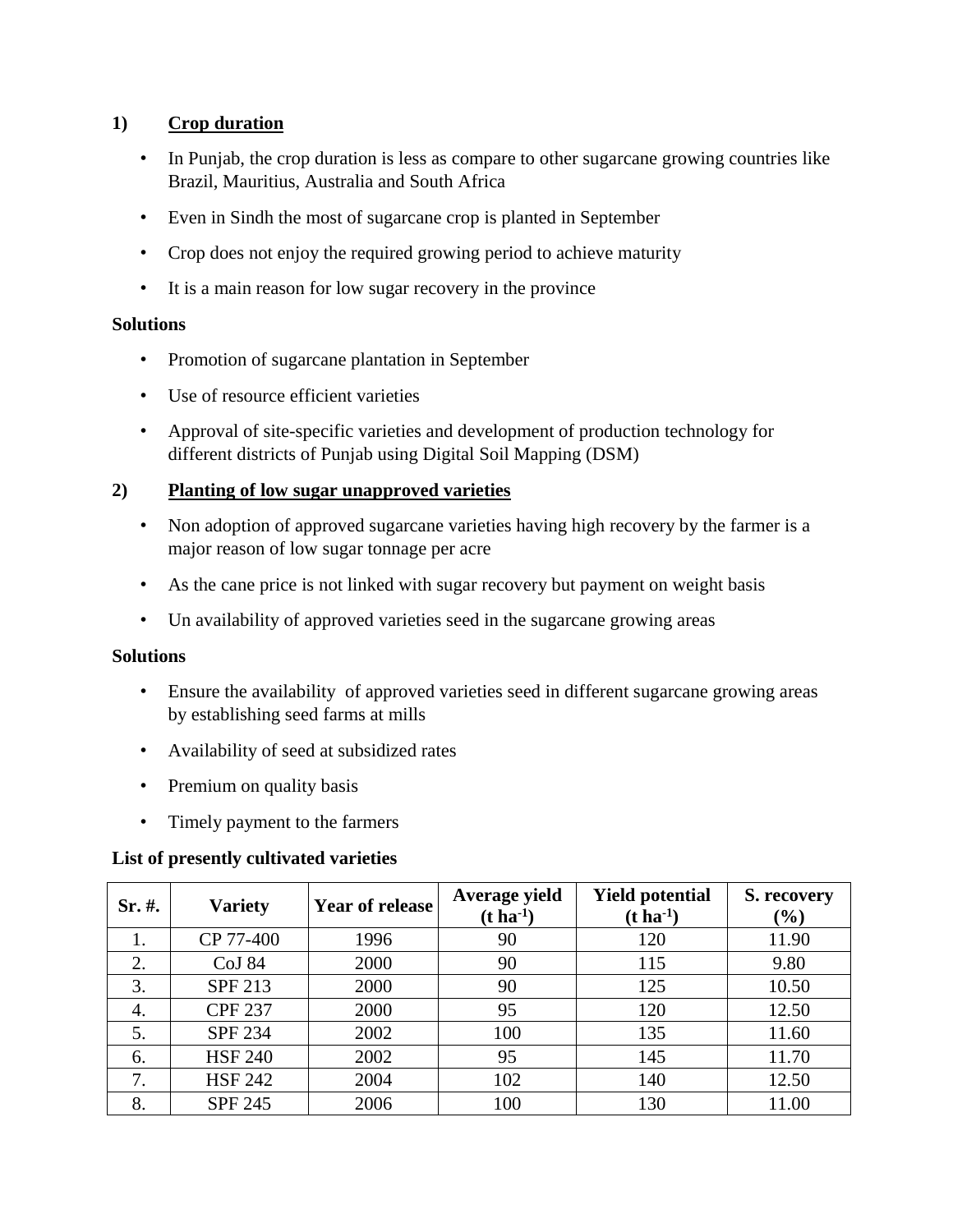| ╯.  | <b>CPF 243</b> | 2006 | 102 | 120 | 12.55   |
|-----|----------------|------|-----|-----|---------|
| 10. | <b>CPF 246</b> | 2011 | 120 | 160 | 12.15   |
| .   | CPF 247        | 2011 | 120 | 150 | 12.25   |
| ⊥∠. | <b>CPF 248</b> | 2013 | 120 | 150 | 1 2 7 1 |

# **List of pipeline varieties**

| Sr.# | <b>Name of clones</b> | Av. Yield<br>$(t \, ha^{-1})$ | <b>Yield</b><br>potential<br>$(t \, ha^{-1})$ | <b>Sugar</b><br><b>Recovery</b><br>(%) | <b>Remarks</b> |
|------|-----------------------|-------------------------------|-----------------------------------------------|----------------------------------------|----------------|
| 1.   | S2003-US 127          | 106                           | 125                                           | 12.60                                  | Early          |
| 2.   | S2003-US 633          | 105                           | 130                                           | 13.50                                  | Early          |
| 3.   | S2003-US 704          | 107                           | 135                                           | 12.80                                  | Medium         |
| 4.   | S2003-US 778          | 105                           | 130                                           | 12.45                                  | Medium         |
| 5.   | S2005-US 54           | 107                           | 135                                           | 12.60                                  | Early          |
| 6.   | S2006-US 272          | 107                           | 135                                           | 12.60                                  | Early          |
| 7.   | S2006-US 658          | 106                           | 160                                           | 12.40                                  | Medium         |

## **Sugar Recovery Status of Varieties / Clones (Average: October to April)**

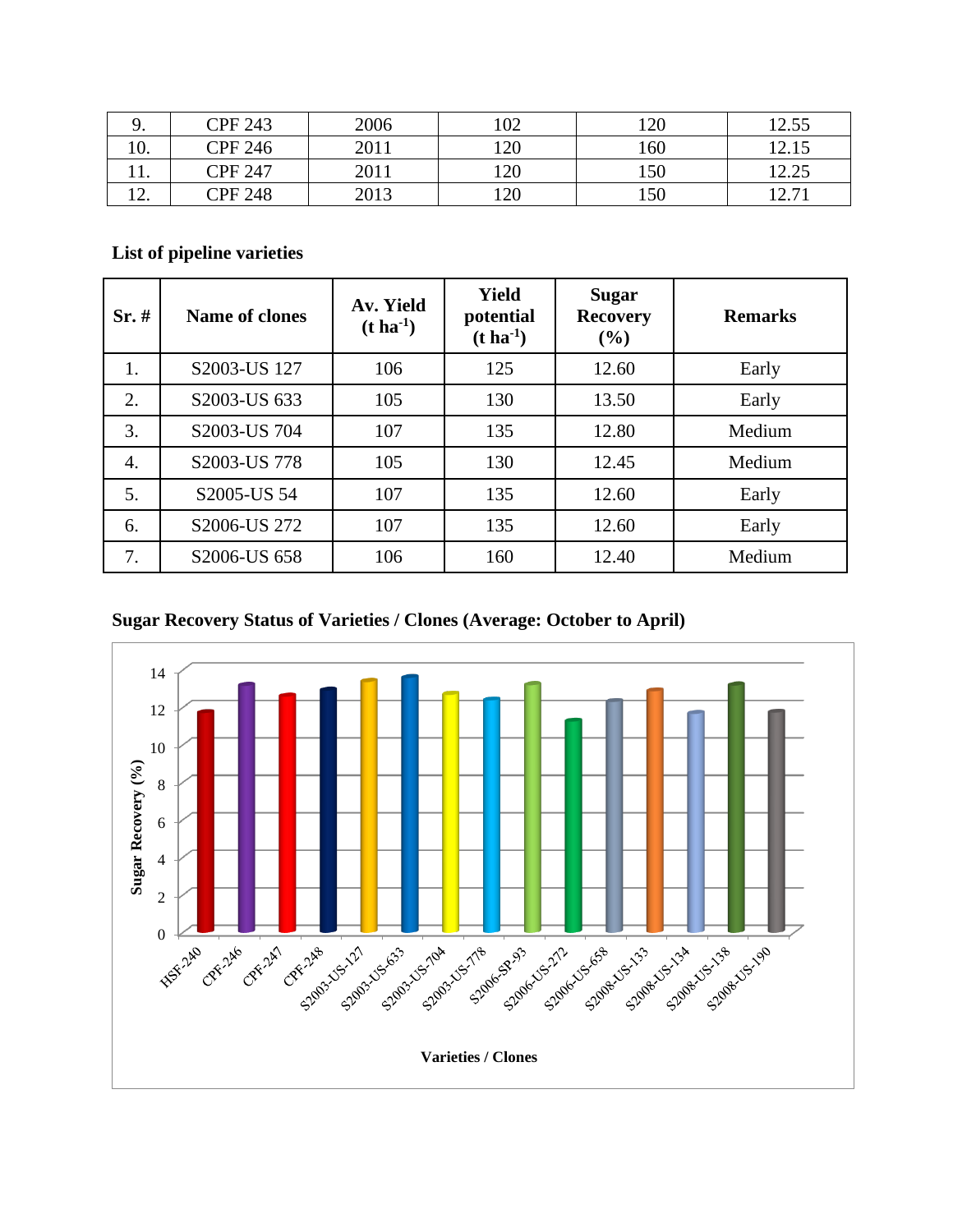## **3) Late planting**

- Late planting of sugarcane particularly after wheat harvesting is becoming very popular in the province
- Crop could not enjoy the proper growth period

## **Solutions**

- Promotion of timely plantation of sugarcane among farmers
- Government should provide the machinery on subsidized rates to the farmer for timely seed bed preparation and plantation

## **4) Breeding Program**

- Lack of breeding facilities at provincial level
- Un availability of breeding material of desired characters
- Therefore, the variety evaluation program is completely dependent upon exotic breeding material

## **Solutions**

- Consolidated variety selection program includes significantly expansion and strengthening of Sugarcane breeding and selection program
- Efforts should be made to establish a breeding station at provincial / country level
- High sugar recovery germplasm introduction from foreign countries
- Agro-meteorological studies for site specific variety development
- Extensive efforts for development of seed farms for newly approved varieties / promising lines at mills' level as desired by the Govt. & SR&DB

## **5) Scarcity of irrigation water**

- Availability of Irrigation water is becoming a limiting factor day by day
- Un availability of irrigation water to the crop on critical growth stages is adversely effecting not only growth but also sugar recovery

## **Solutions**

- Establishment of new water reservoirs
- Improvement in off farm and on farm water management programs including canal and water course lining etc.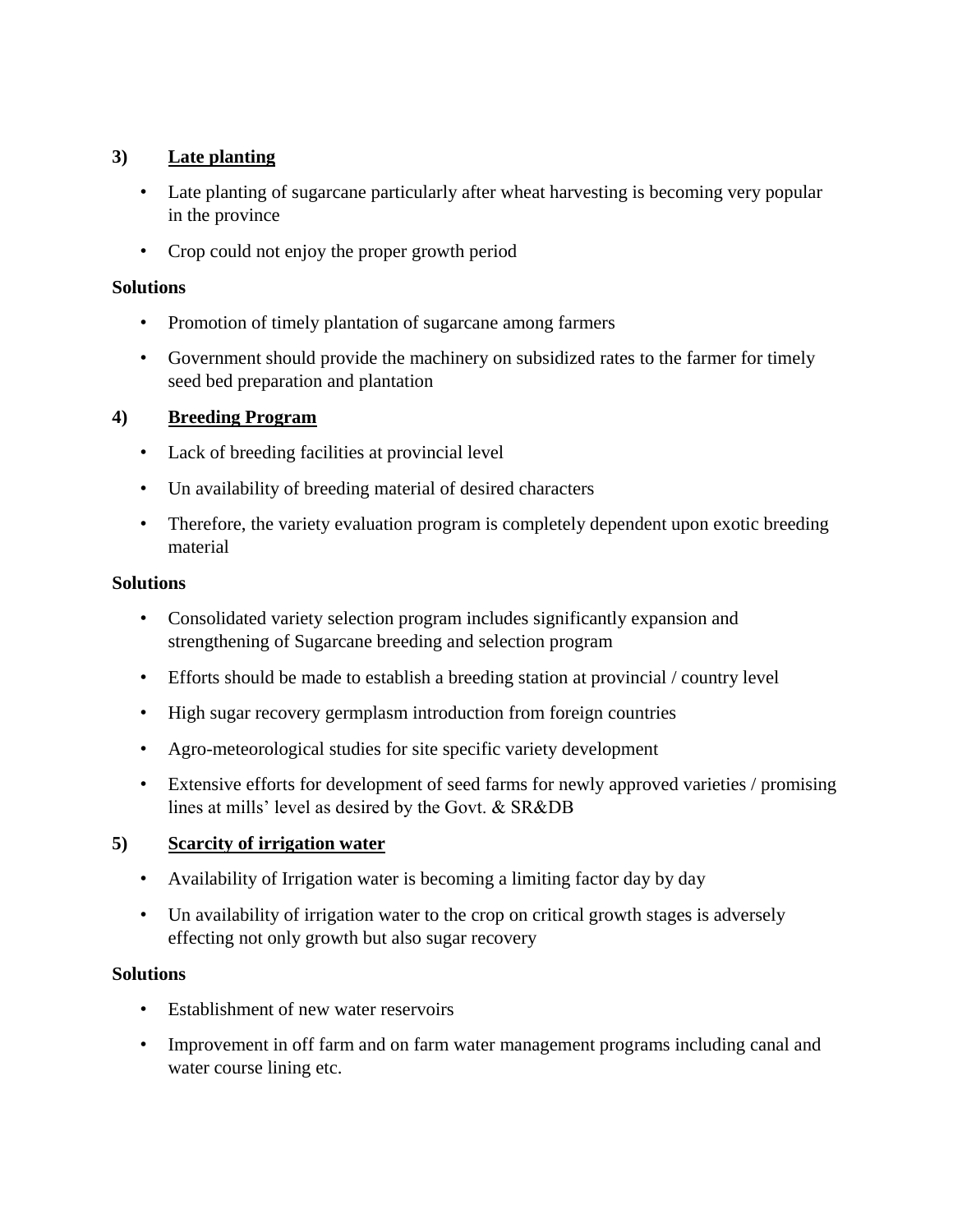- Adoption of sowing methods having high water use efficiency (WUE) e.g. 4 feet apart trench planting
- Adoption of modern irrigation practices at farmer level i.e. alternate skip irrigation, gated pipe system (for tube wells), drip irrigation etc.

## **6) Imbalance and improper use of fertilizer**

- Late fertilizer application especially N fertilizers
- Not following the recommendation particularly by the small farmers due to time to time high fertilizer prices
- Imbalance fertilization, particularly K fertilizers are not used (30% more sugar recovery with K) (Ghaffar*et al*. 2013)
- Method of fertilizer application is not proper and most of it become unavailable to the crop

## **Solutions**

- Soil analysis
- Use of recommended fertilizer application
- Supply of fertilizers / bio fertilizers to the farmers by the mills on subsidized rates
- Awareness seminars / workshops / farmer days focusing on method and time of fertilization

## **7) Disease and insect attack**

- Disease attack is severely affecting sugarcane yield and sugar recovery e.g. whip smut in HSF 240
- Insect attack is becoming a serious threat for sugarcane since last few years particularly early shoot borer, pyrilla and whitefly etc.
- Leads to significant decrease in sugar recovery

## **Solutions**

- Establishment of sugarcane nurseries to produce healthy seed
- Use of healthy seed after seed treatment
- Regular pest scouting and rouging of diseased plants
- Recommended use of granular insecticides
- Awareness among farming community about changing weather conditions and pest incidence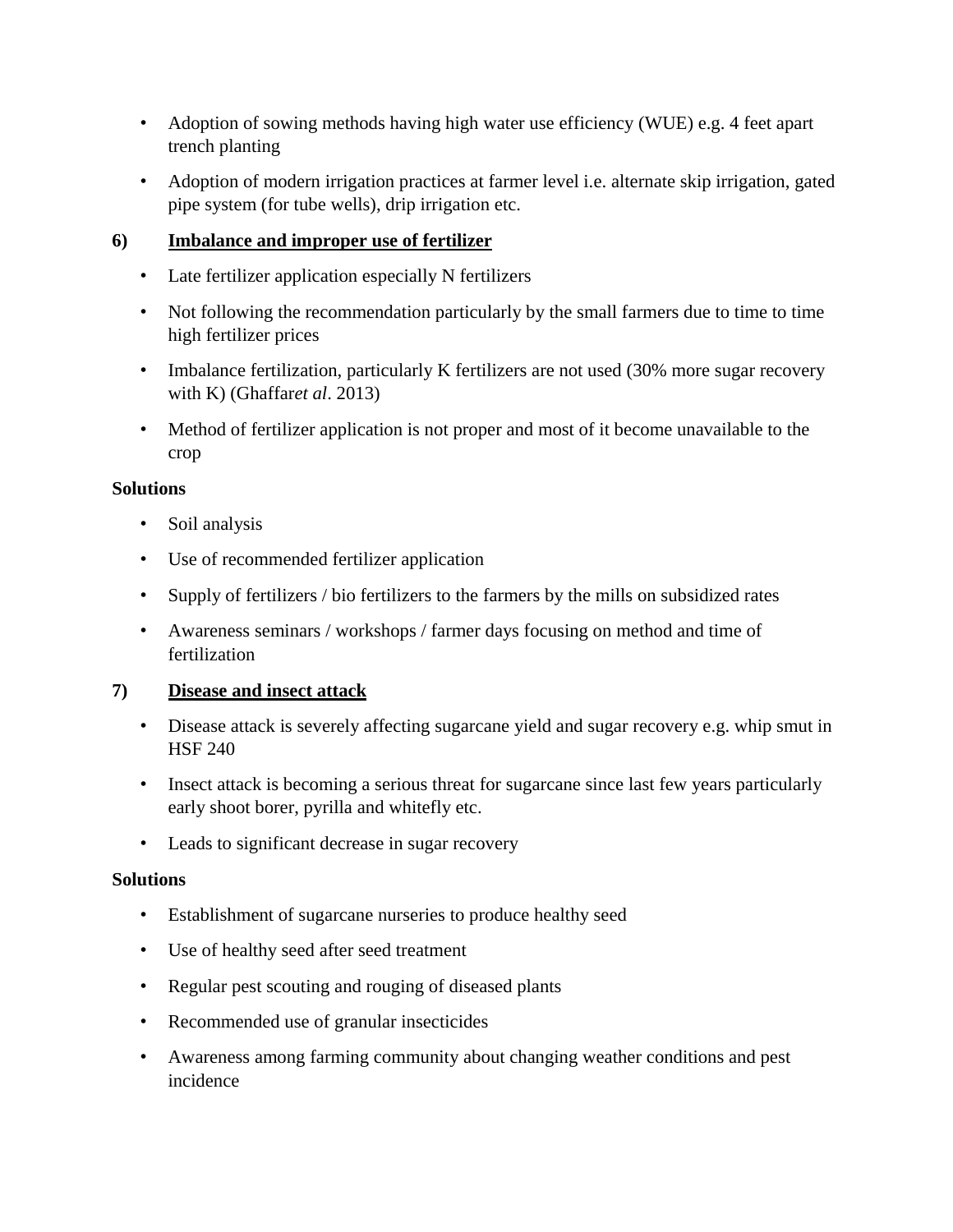## **Losses due to sugarcane diseases**

| <b>Disease</b> | Losses $(\% )$ |                       |  |  |
|----------------|----------------|-----------------------|--|--|
|                | Cane yield     | <b>Sugar recovery</b> |  |  |
| Red rot        | 20-83          | 31-75                 |  |  |
| Whip smut      | $9 - 75$       | $3 - 7$               |  |  |
| Pokkahboeng    | 17-84          | $7 - 10$              |  |  |
| Red stripe     | 15             |                       |  |  |
| Rust           | $40 - 50$      |                       |  |  |
| Mosaic         | $8 - 40$       | $1 - 2$               |  |  |
| Leaf spot      | 16             | $1-3$                 |  |  |
| Wilting        | 65             | $3-29$                |  |  |

Source: Disease of sugarcane and sugar beet by V.P. Agnihotri (Rev. Edi. 1990, India)

### **Losses caused by sugarcane insects**

| Pest species      | <b>Extent of losses in terms of</b> |                              |  |
|-------------------|-------------------------------------|------------------------------|--|
|                   | % reduction in cane yield           | % reduction in juice quality |  |
| Shoot borer       | 33                                  | 12 in sugar recovery         |  |
| Top borer         | 30.0                                | 46.6 in CCS%                 |  |
| Early shoot borer | 31.8                                | 20.4 in sucrose              |  |
| Stem borer        | 56.6                                | 39.02 in CCS%                |  |
| Gurdaspur borer   | 15                                  | 74 in sugar and gur recovery |  |
| Pyrilla           | 28.1                                | 50 in sugar recovery         |  |
| Whitefly          | 65.3                                | 7.7 in CCS%                  |  |

Source: IPM system in Agriculture by Rajeev K. Upadhyayet. al. 1999, vol. 6, Cash crops. PP: 101-121, India

## **8) Drought / Frost attack**

- The temperature extremes are widening day by day due to prevailing phenomenon of climate change
- Resulting in drought during grand growth period
- Severe frost attack and no proper precautionary measures by the farmer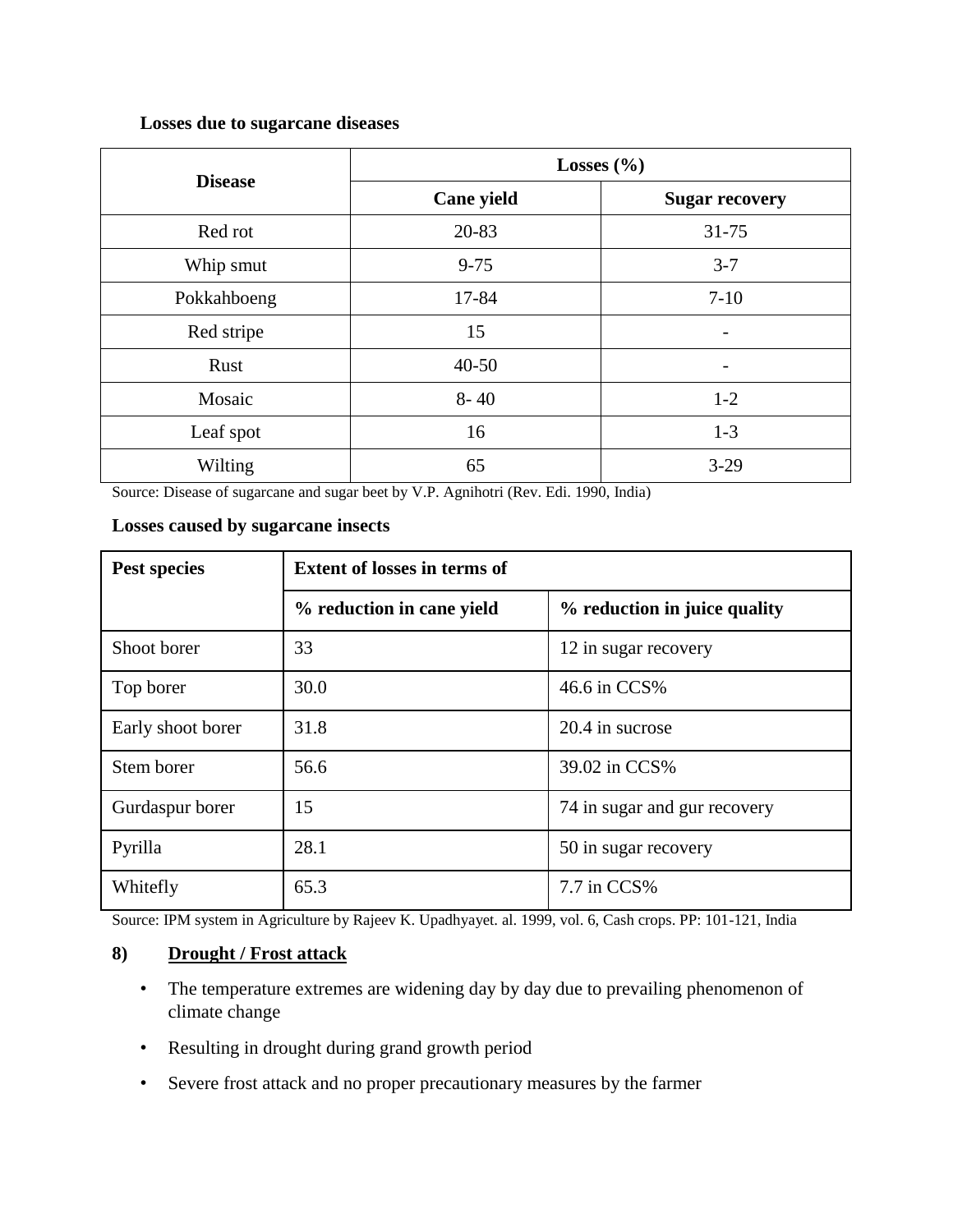### **Solutions**

- Use of drought tolerant varieties
- Use of recommended crop production practices e.g. trench planting, deep ploughing etc.
- Use of efficient irrigation methods i.e. alternate skip and drip irrigation
- Application of light irrigation keeping in view the incidence of frost

### **9) Lodging**

- Lodging is a serious disaster to sugar recovery in the province and it may decrease sugar yield upto 30%
- Poor crop management by the farmers including no earthing up
- Sole use of nitrogenous fertilizers

### **Solutions**

- Planting of sugarcane in deep trenches
- Application of phosphorous and potash fertilizers along with urea at recommended rates
- Earthing up at proper crop growth stage
- Application of anti lodging agents

## **Lodging---serious disaster:**

Up to 30% sugar yield loss due to lodging



## **10) Application of irrigation water before harvesting**

• Common practice by the farmer for gaining higher weight of the crop at mill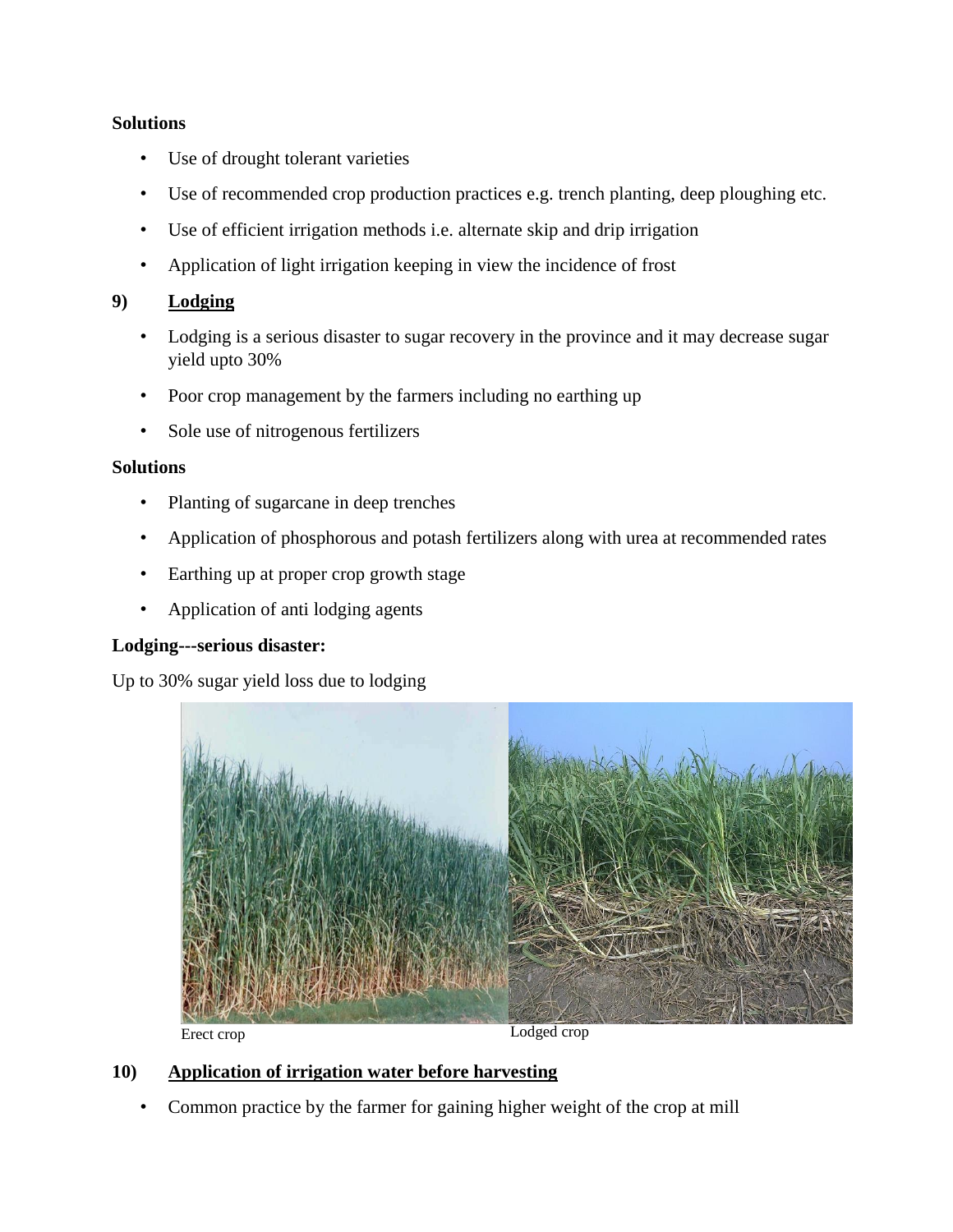• Adversely affect the sugar recovery

### **Solution**

Stop irrigating crop about one month prior to harvesting

## **11) Non adoption of harvesting schedule of crop by farmers**

Harvesting and Supply of cane to mills is not according to the maturity schedule of the varieties

## **Solutions**

- Awareness about the proper harvesting schedule of sugarcane varieties
- Ratoon crop matures earlier and should be harvested first
- September plantation on second
- Then early maturing varieties following medium varieties
- At the end of crushing season, late maturing varieties should be harvested and supplied to the mill



## **12) Lag time between harvesting of the crop and milling**

• Unplanned harvesting and supply of cane to the mills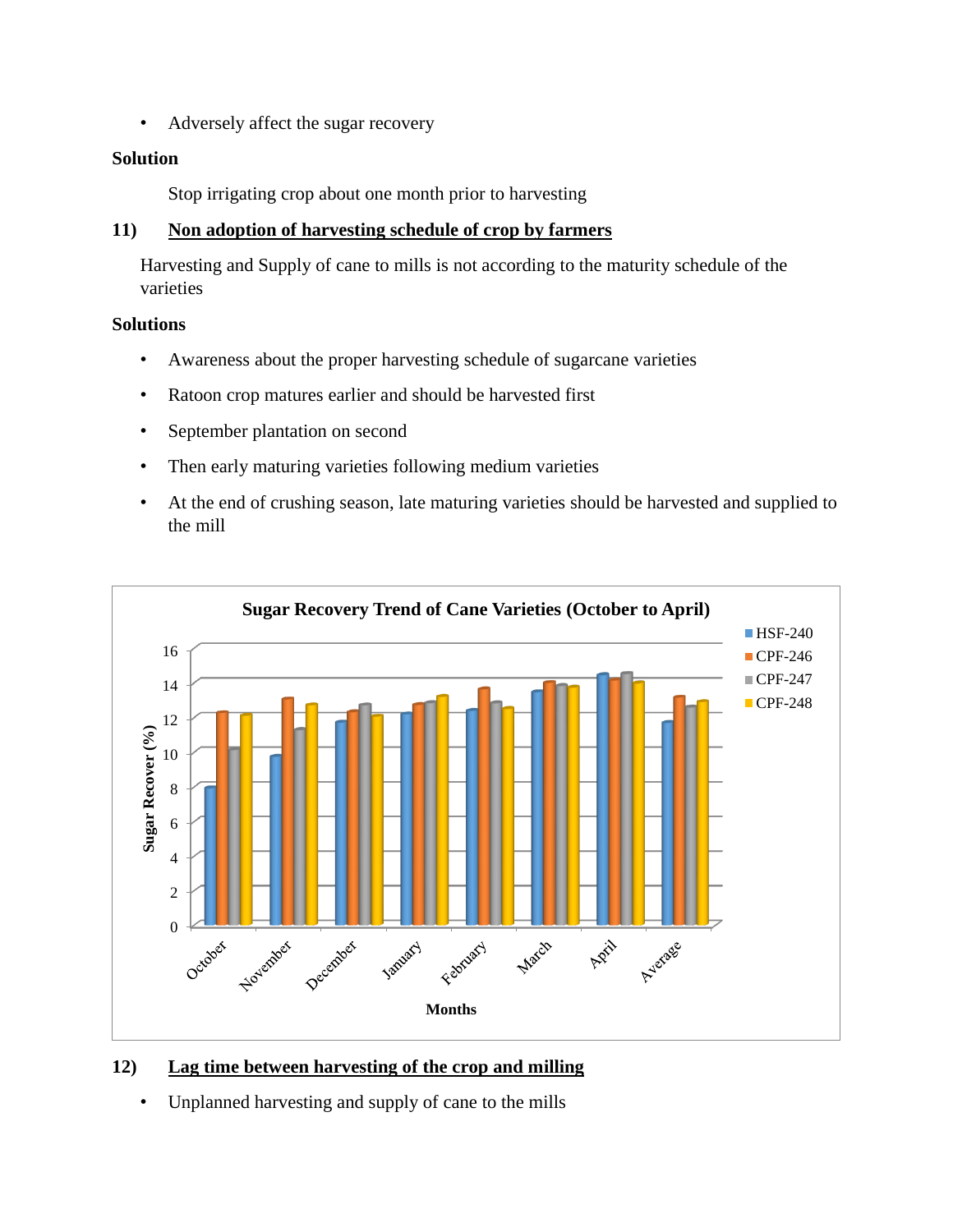- Cane remains in field for a significant time due to un-availability of transport or some other reasons
- Chemical process occurs and sucrose is converted into non recoverable sugars
- It is the major post harvest loss of cane

### **Solutions**

- Supply of cane to mill as early as possible after harvesting of the crop
- Facilitation by mill to the farmers for transportation of crop from field to mills
- Topping must be discouraged

## **13) Poor ratoon crop management**

- Ratoon crop occupies about 40% of total cropped area of sugarcane
- The ratoon crop matures earlier and yielded better sugar recovery than plant crop if managed properly
- Farmers take it as bonus crop and no proper crop management and protection measures are adopted

## **Solutions**

- Awareness among the farmers about ratoon crop management through the mills cane staff
- Efficient crop production and protection measures
- Disk ratooning between rows
- Stubble shaving or harvesting with proper cutter
- Add 30% more N

## **14) Supply of un-cleaned cane to mill**

- Cane supply at mill gate is not properly trashed
- For getting high sugar recovery the cane should be clean

#### **Solutions**

Proper de trashing of the cane and supply to mills

## **15) Inefficient processing**

- No proper extraction of juice at mill level
- Leads to low recovery